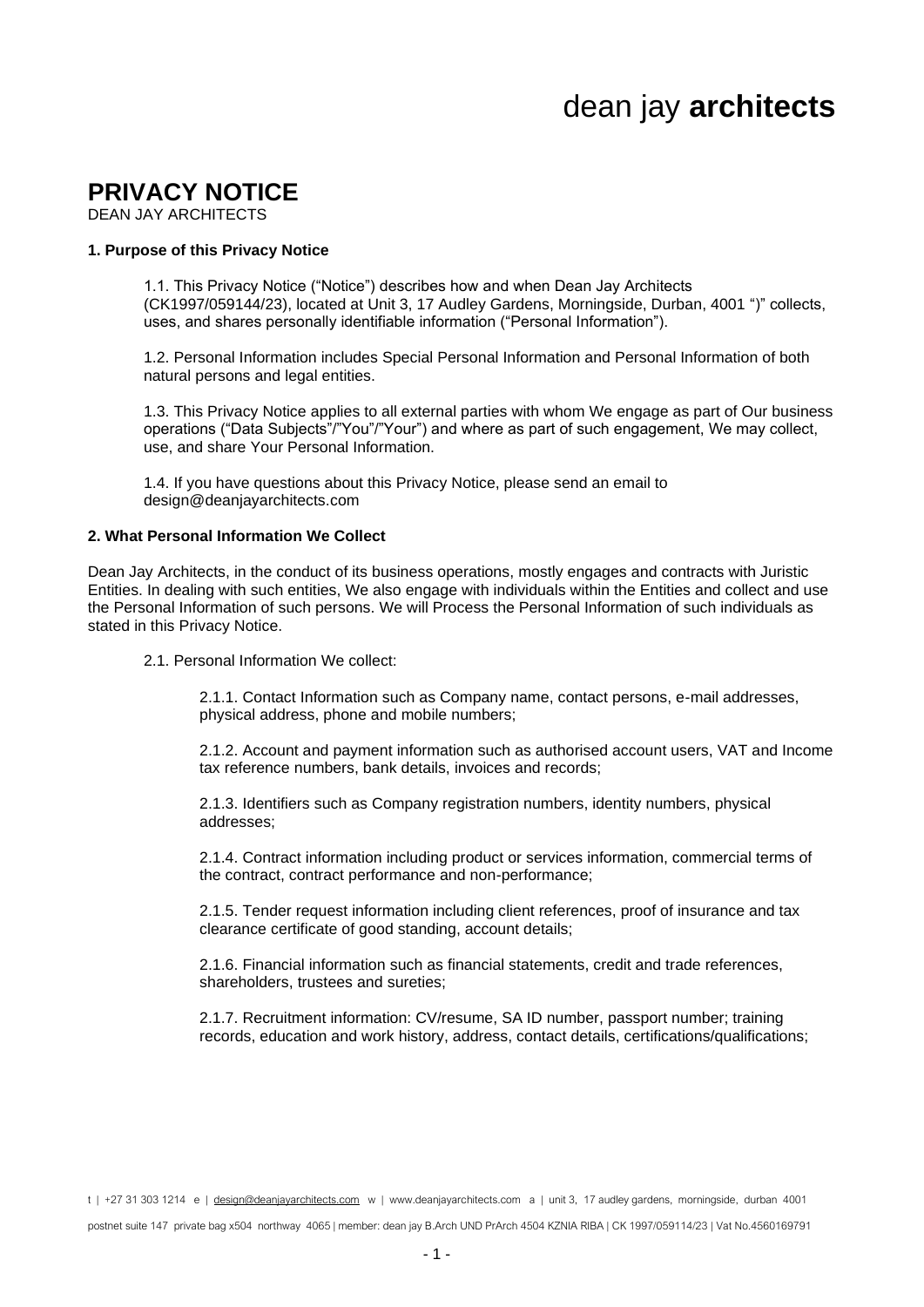# **3. If You Do Not Provide Us with The Personal Information**

If You do not provide Us with the Personal Information, by way of illustration only:

3.1.1. We may not be able to conclude a contract to do business with You;

3.1.2. We may not be able to respond to enquiries or investigate a complaint received from You.

# **4. How We Collect Personal Information:**

4.1. We collect information directly from You when:

4.1.1. We engage directly with You as part of any on boarding process;

4.1.2. We conclude an agreement with You;

4.1.3. You engage with Us, such as through emails, complaints or queries via telephonically or by mail;

4.1.4. You enter any of Our Sites, Offices, Facilities and work areas;

4.1.6. You render any services to Us as a third party service provider;

4.1.7. When You reply to a Request for Quotation;

4.2. We collect Personal Information indirectly about You from:

4.2.1. Other companies;

4.2.2. Websites, by phone, email, or through social media platforms such as Facebook, Instagram, LinkedIn;

4.2.3. Public sources and registers (such as company registers, online search engines, (title) deeds registries, public posts on social media);

4.2.4. Third parties that We engage for the purposes of conducting its business;

# **5. What We Use Your Personal Information For**

We use Your Personal information:

5.1. to operate Our business;

5.2. to implement and manage relationships with You including sending invoices, processing payments, accounting, auditing, billing;

5.3. to provide customer services;

5.4. to comply with any legislation or regulation which requires Us to collect the information;

5.5. to comply with demands or requests made by Regulators, Governmental Authorities and Law Enforcement Authorities;

5.6. to ensure We have Your up-to-date contact information;

5.7. to verify information provided by You.

#### **6. Special Personal Information**

Where we need to Process your Special Personal Information, we will do so in the ordinary course of our business, for a legitimate purpose, and in accordance with applicable laws.

t | +27 31 303 1214 e | [design@deanjayarchitects.com](mailto:design@deanjayarchitects.com) w | www.deanjayarchitects.com a | unit 3, 17 audley gardens, morningside, durban 4001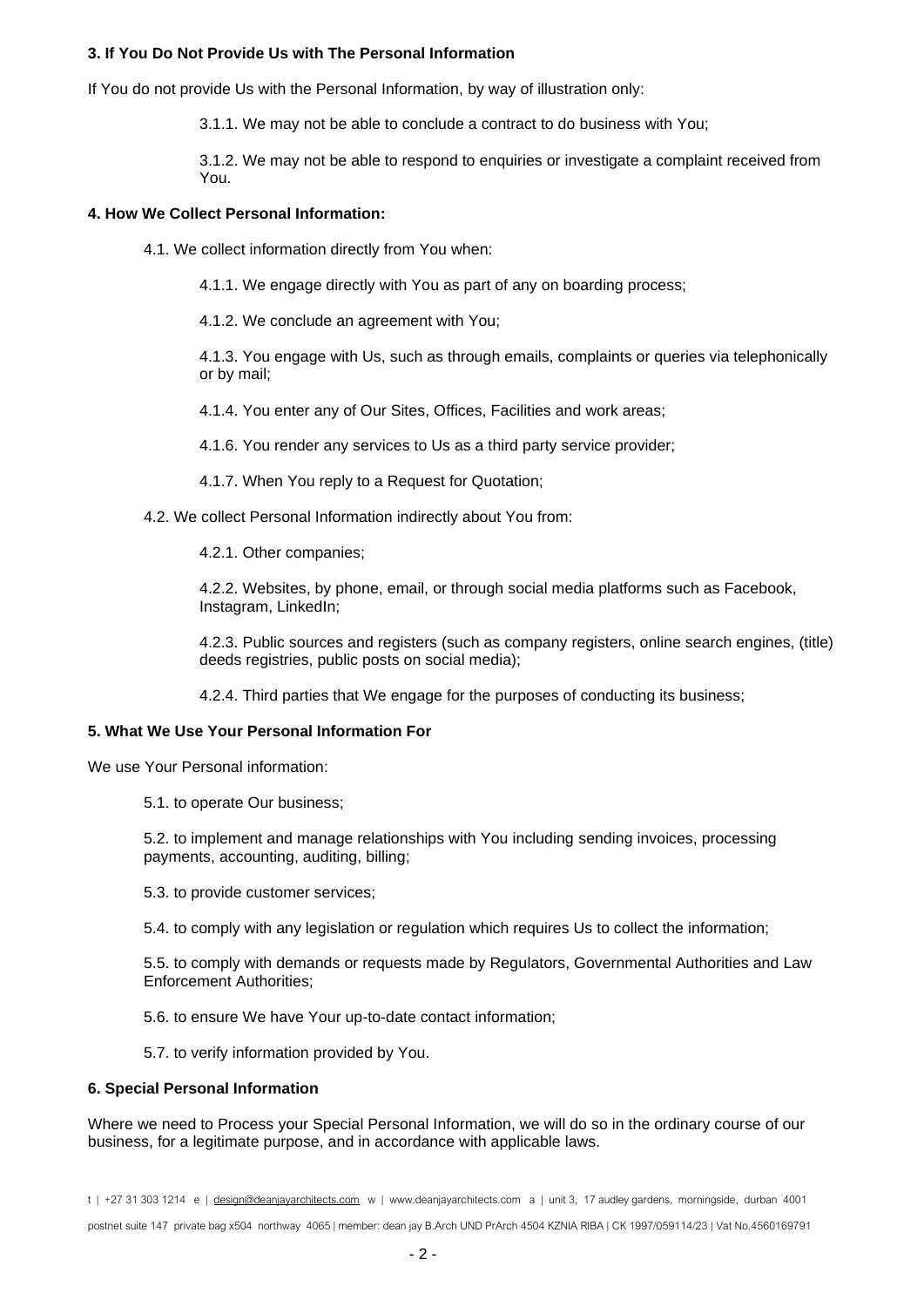#### **7. Who We Share the Personal Information With**

7.1. We may share Your Personal Information with:

7.1.1. third-party service providers who provide services to Us, including but not limiting to supporting, operating, securing and hosting Our information technology systems, providers of customer experience services, payment processing, product management, document and information storage;

7.1.2. Our professional advisors;

7.1.3. law enforcement, government officials, or other third parties as may be necessary or appropriate in connection with an investigation of fraud, intellectual property infringements, or other activity that is illegal or may expose Us to legal liability;

7.1.4. third parties (such as a potential purchaser and its professional advisors) in the event of any reorganization, merger, divestiture, acquisition, consolidation, restructure, sale, joint venture, or other disposition of any or all of our assets.

#### **8. Personal Information of Children**

We do not intentionally collect Personal Information from children under the age of 18 years.

#### **9. How Long Do We Keep Your Personal Information**

9.1. We will retain your Personal Information for as long as necessary to achieve the purpose for which it was collected or subsequently processed.

9.2. Personal Information may be held for longer periods where –

9.2.1. Retention of the record is required or authorized by law;

9.2.2. We reasonably require the record for lawful purposes related to Our functions or activities;

9.2.3. Retention of the record is required by a contract between You and Us; or

9.2.4. You have consented to the retention of the record.

#### **10. How we keep your Personal Information Secure**

10.1. We secure the integrity and confidentiality of Personal Information in Our possession or under Our control by taking appropriate, reasonable technical and organizational measures to prevent loss of, damage to or unauthorized destruction of Personal Information; and unlawful access to or processing of Personal Information.

10.2. In order to ensure such security, We have in place policies, controls and related processes, which are reviewed and updated on a regular basis.

10.3. Our policies, controls and procedures cover for example

10.3.1. Physical, technical and network security;

10.3.2. Access controls and monitoring access;

10.3.3. Secure storage, destruction and encryption of records of Personal Information;

10.3.4. Personal Information security incident reporting and remediation;

10.3.5. By way of written agreements, imposition of security and confidentiality obligations on Operators and reserving the right to audit their systems to ensure compliance with such obligations.

t | +27 31 303 1214 e | [design@deanjayarchitects.com](mailto:design@deanjayarchitects.com) w | www.deanjayarchitects.com a | unit 3, 17 audley gardens, morningside, durban 4001